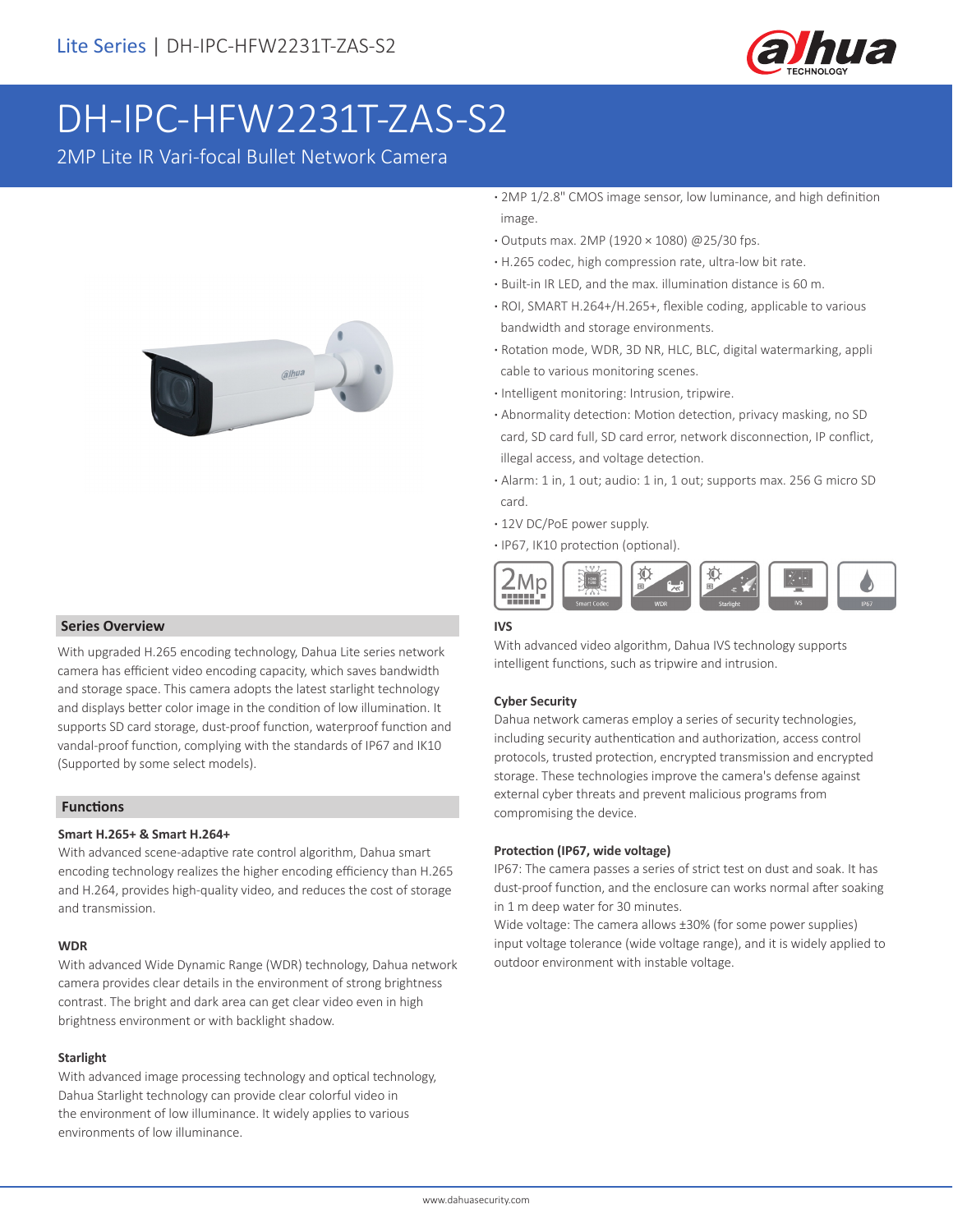# Lite Series | DH-IPC-HFW2231T-ZAS-S2

## **Technical Specification**

| Camera                          |      |                                                                                           |                       |                      |                      |
|---------------------------------|------|-------------------------------------------------------------------------------------------|-----------------------|----------------------|----------------------|
| <b>Image Sensor</b>             |      | 1/2.8" CMOS                                                                               |                       |                      |                      |
| Max. Resolution                 |      | 1920 (H) × 1080 (V)                                                                       |                       |                      |                      |
| <b>ROM</b>                      |      | 128 MB                                                                                    |                       |                      |                      |
| <b>RAM</b>                      |      | 128 MB                                                                                    |                       |                      |                      |
| <b>Scanning System</b>          |      | Progressive                                                                               |                       |                      |                      |
| <b>Electronic Shutter Speed</b> |      | Auto/Manual 1/3 s-1/100,000 s                                                             |                       |                      |                      |
| Min. Illumination               |      | 0.002 Lux@F1.6 (Color, 30 IRE)<br>0.0002 Lux@F1.6 (B/W, 30 IRE)<br>0 Lux (Illuminator on) |                       |                      |                      |
| S/N Ratio                       |      | > 56 dB                                                                                   |                       |                      |                      |
| <b>Illumination Distance</b>    |      | 60 m (196.85 ft) (IR)                                                                     |                       |                      |                      |
| Illuminator On/Off Control      |      | Auto; manual                                                                              |                       |                      |                      |
| <b>Illuminator Number</b>       |      | 4 (IR LED)                                                                                |                       |                      |                      |
| Pan/Tilt/Rotation Range         |      | Pan: 0°-360°<br>Tilt: 0°-90°<br>Rotation: 0°-360°                                         |                       |                      |                      |
| Lens                            |      |                                                                                           |                       |                      |                      |
| Lens Type                       |      | Motorized vari-focal                                                                      |                       |                      |                      |
| Lens Mount                      |      | $\phi$ 14                                                                                 |                       |                      |                      |
| Focal Length                    |      | 2.7mm-13.5mm                                                                              |                       |                      |                      |
| Max. Aperture                   |      | F1.5                                                                                      |                       |                      |                      |
| Field of View                   |      | Horizontal: 108°-30°<br>Vertical: 56°-17°<br>Diagonal: 131°-35°                           |                       |                      |                      |
| <b>Iris Control</b>             |      | Fixed                                                                                     |                       |                      |                      |
| <b>Close Focus Distance</b>     |      | $0.8$ m (2.62 ft)                                                                         |                       |                      |                      |
| <b>DORI Distance</b>            | Lens | Detect                                                                                    | Observe               | Recognize            | Identify             |
|                                 | W    | 44.1 m<br>(144.69 ft)                                                                     | 17.7 m<br>(58.07 ft)  | 8.8 m<br>(28.87 ft)  | 4.4 m<br>(14.44 ft)  |
|                                 | т    | 144.8 m<br>(475.07 ft)                                                                    | 57.9 m<br>(189.96 ft) | 29.0 m<br>(95.14 ft) | 14.5 m<br>(47.57 ft) |
| <b>Smart Event</b>              |      |                                                                                           |                       |                      |                      |

| <b>IVS</b>        | Tripwire; intrusion                                                                                                                                                                                                                                                |  |  |
|-------------------|--------------------------------------------------------------------------------------------------------------------------------------------------------------------------------------------------------------------------------------------------------------------|--|--|
| Video             |                                                                                                                                                                                                                                                                    |  |  |
| Video Compression | H.265; H.264; H.264B; MJPEG (Only supported by the<br>sub stream)                                                                                                                                                                                                  |  |  |
| Smart Codec       | Smart H.265+; Smart H.264+                                                                                                                                                                                                                                         |  |  |
| Video Frame Rate  | Main stream:<br>1920 × 1080@1-25/30 fps<br>Sub stream:<br>$704 \times 576@1 - 25$ fps<br>704 × 480@1-30 fps<br>*The values above are the max, frame rates of each<br>stream; for multiple streams, the values will be subjected<br>to the total encoding capacity. |  |  |

| <b>Stream Capability</b> | 2 streams                                                                                                                                                                                                                                                             |  |  |
|--------------------------|-----------------------------------------------------------------------------------------------------------------------------------------------------------------------------------------------------------------------------------------------------------------------|--|--|
| Resolution               | 1080p (1920 × 1080); 1.3M (1280 × 960); 720p (1280<br>x 720); D1 (704 x 576/704 x 480); VGA (640 x 480); CIF<br>$(352 \times 288/352 \times 240)$                                                                                                                     |  |  |
| <b>Bit Rate Control</b>  | CBR/VBR                                                                                                                                                                                                                                                               |  |  |
| Video Bit Rate           | H.264: 32 kbps-6144 kbps<br>H.265: 12 kbps-6144 kbps                                                                                                                                                                                                                  |  |  |
| Day/Night                | Auto (ICR)/Color/B/W                                                                                                                                                                                                                                                  |  |  |
| <b>BLC</b>               | Yes                                                                                                                                                                                                                                                                   |  |  |
| HLC                      | Yes                                                                                                                                                                                                                                                                   |  |  |
| <b>WDR</b>               | 120 dB                                                                                                                                                                                                                                                                |  |  |
| <b>White Balance</b>     | Auto; natural; street lamp; outdoor; manual; regional<br>custom                                                                                                                                                                                                       |  |  |
| Gain Control             | Auto; manual                                                                                                                                                                                                                                                          |  |  |
| Noise Reduction          | 3D <sub>NR</sub>                                                                                                                                                                                                                                                      |  |  |
| <b>Motion Detection</b>  | OFF/ON (4 areas, rectangular)                                                                                                                                                                                                                                         |  |  |
| Region of Interest (RoI) | Yes (4 areas)                                                                                                                                                                                                                                                         |  |  |
| Smart Illumination       | Yes                                                                                                                                                                                                                                                                   |  |  |
| Image Rotation           | 0°/90°/180°/270° (Support 90°/270° with 1080p<br>resolution and lower)                                                                                                                                                                                                |  |  |
| Mirror                   | Yes                                                                                                                                                                                                                                                                   |  |  |
| <b>Privacy Masking</b>   | 4 areas                                                                                                                                                                                                                                                               |  |  |
| Audio                    |                                                                                                                                                                                                                                                                       |  |  |
| <b>Audio Compression</b> | G.711a; G.711Mu; G.726; PCM                                                                                                                                                                                                                                           |  |  |
| Alarm                    |                                                                                                                                                                                                                                                                       |  |  |
| Alarm Event              | No SD card; SD card full; SD card error; network<br>disconnection; IP conflict; illegal access; motion<br>detection; video tampering; defocus detection; tripwire;<br>intrusion; audio abnormality; voltage detection; external<br>alarm; security exception          |  |  |
| Network                  |                                                                                                                                                                                                                                                                       |  |  |
| <b>Network Port</b>      | RJ-45 (10/100 Base-T)                                                                                                                                                                                                                                                 |  |  |
| SDK and API              | Yes                                                                                                                                                                                                                                                                   |  |  |
| <b>Cyber Security</b>    | Video encryption; firmware encryption; configuration<br>encryption; Digest; WSSE; account lockout; security logs;<br>IP/MAC filtering; generation and importing of X.509<br>certification; syslog; HTTPS; 802.1x; trusted boot; trusted<br>execution; trusted upgrade |  |  |
| Network Protocol         | IPv4; IPv6; HTTP; TCP; UDP; ARP; RTP; RTSP; RTCP; RTMP;<br>SMTP; FTP; SFTP; DHCP; DNS; DDNS; QoS; UPnP; NTP;<br>Multicast; ICMP; IGMP; NFS; PPPoE; Boujour                                                                                                            |  |  |
| Interoperability         | ONVIF (Profile S/Profile G/Profile T); CGI; P2P; Milestone                                                                                                                                                                                                            |  |  |
| User/Host                | 20 (Total bandwidth: 48 M)                                                                                                                                                                                                                                            |  |  |
| Storage                  | FTP; SFTP; Micro SD card (support max. 256 G); NAS                                                                                                                                                                                                                    |  |  |
| <b>Browser</b>           | IE<br>Chrome<br>Firefox                                                                                                                                                                                                                                               |  |  |
| Management Software      | Smart PSS; DSS; DMSS                                                                                                                                                                                                                                                  |  |  |
| Mobile Client            | IOS; Android                                                                                                                                                                                                                                                          |  |  |